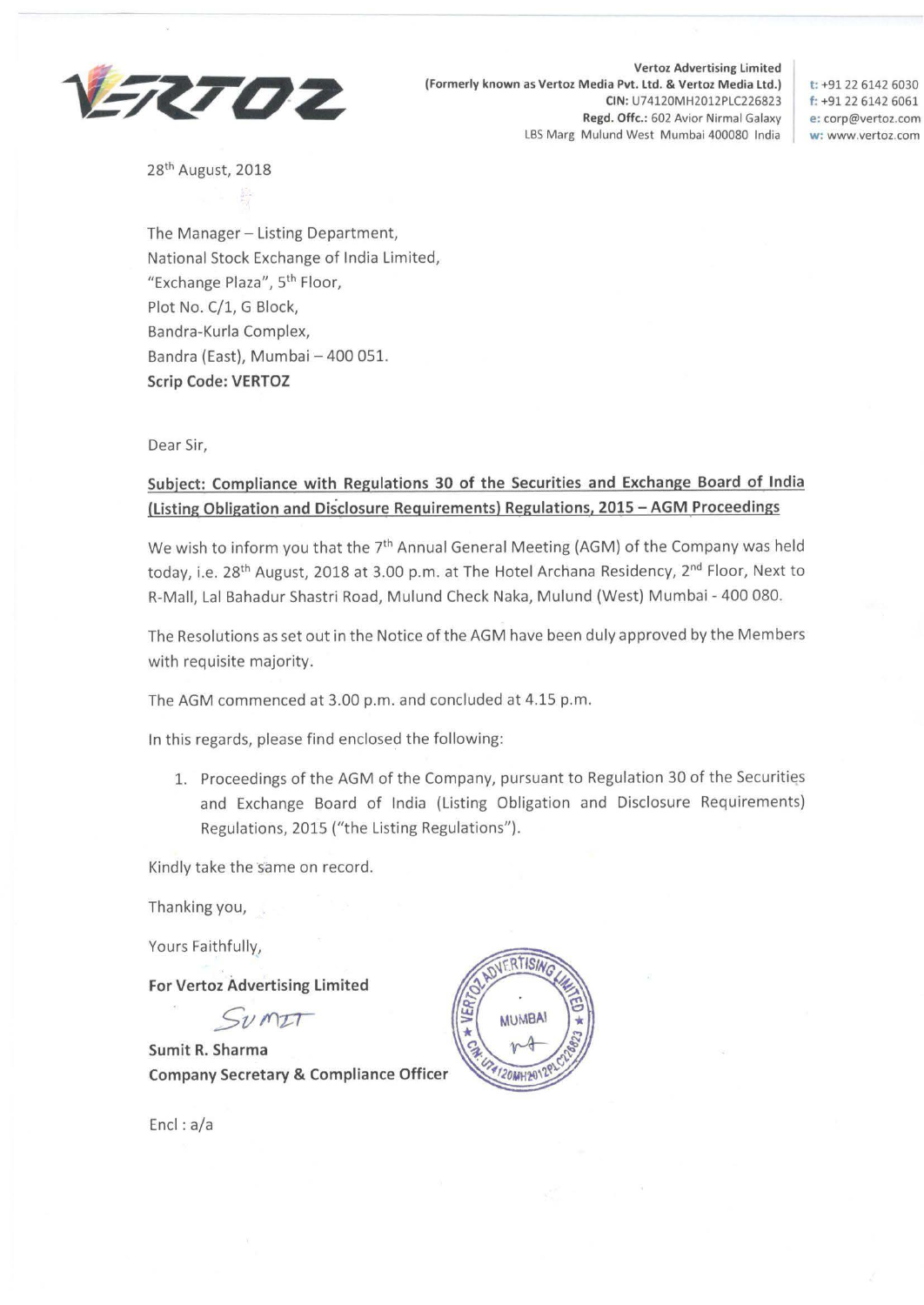

**Vertoz Advertising Limited (Formerly known as Vertoz Media Pvt. Ltd.** & **Vertoz Media Ltd.) CIN:** U74120MH2012PLC226823 **Regd. Offc.:** 602 Avior Nirmal Galaxy LBS Marg Mulund West Mumbai 400080 India

**t:** +91 22 6142 6030 **f:** +91 22 6142 6061 **e:** corp@vertoz.com **w:** www.vertoz.com

**Proceedings of the Annual General Meeting of the Company pursuant to Regulation 30 of the Securities and Exchange Board of India (Listing Obligations and Disclosure Requirements) Regulations, 2015** 

The Annual General Meeting ("AGM") of the Members of Vertoz Advertising Limited ("the Company") was held today, i.e. on Tuesday, 28<sup>th</sup> August, 2018 at The Hotel Archana Residency, 2<sup>nd</sup> Floor, Next to R-Mall, Lal Bahadur Shastri Road, Mulund Check Naka, Mulund (West) Mumbai - 400 080.

Mr. Hirenkumar Shah, Chairman of the Company, chaired the Meeting. The requisite quorum being present, the Chairman called the Meeting to order.

He welcomed the Members present at the Meeting. He then introduced his fellow colleagues on the dais and explained the reasons for those Directors who had expressed their inability to attend the Meeting. The Statutory Auditors and Secretarial Auditors of the Company were also present at the Meeting.

As per the Attendance records, 25 Members including 2 proxies were present. The Chairman informed the Members that the Statutery Registers under the Companies Act, 2013 and other documents as referred to in the AGM Notice were available for inspection by the Members at the Meeting.

The Chairman stated that the Members who were present at the AGM had cast their votes through ballot voting.

Thereafter, the Chairman delivered his speech. The AGM Notice along with the Explanatory Statement was taken as read with the permission of the Members present.

Further for the business item no 3, 7 and 8, Mr. Hirenkumar Shah was interested and so for those items Mr. Harshal Patel, Independent Director, chaired the Meeting.

The following items of business as laid down in the Notice of the AGM dated  $30<sup>th</sup>$  July, 2018, were transacted at the Meeting:

- 1. To receive, consider and adopt:
	- a. the audited Standalone Financial Statement of the Company for the financial year ended March 31, 2018 and the reports of the Board of Directors and Auditors thereon; and
	- b. the audited Consolidated Financial Statement of the Company for the financial year ended March 31, 2018 and the reports of the Auditors thereon.
- 2. To appoint a Director in place of Mr. Harshad Uttamchand Shah {DIN: 07849186), who retires by rotation at this Annual General Meeting and being eligible, offers himself for reappointment.
- 3. To regularise the appointment of Mr. Rasiklal Hathichand Shah (DIN: 00091585) as Director as he was appointed as an Additional Director by the Board at its Meeting on 25th September, 2017.
- 4. To appoint M/s. Mittal & Associates, Chartered Accountants (FRN: 106456W), as the Statutory Auditor of the Company to hold the office from conclusion of this Annual General



Page **1** of **2**